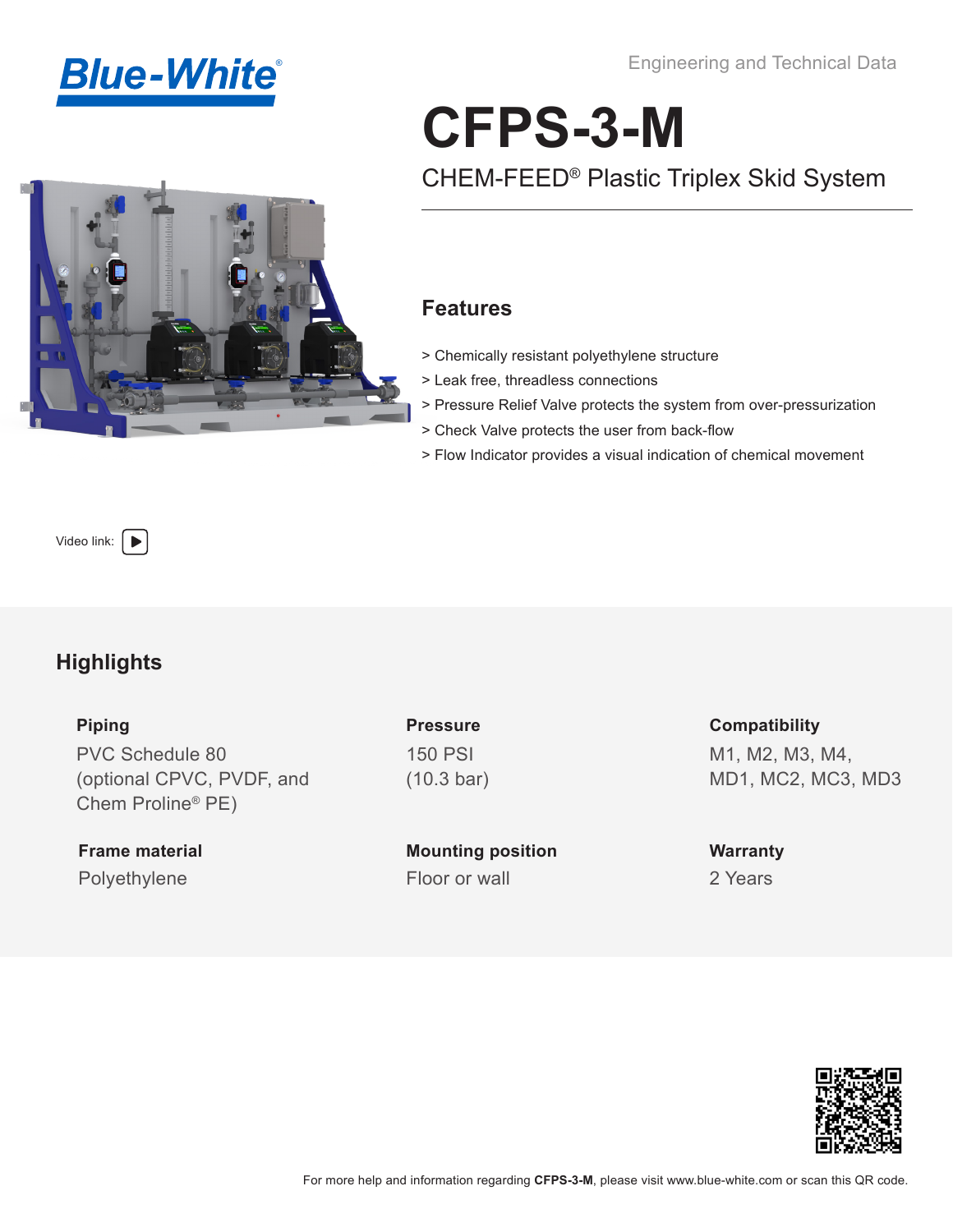### **Engineering Specifications**

| <b>Skid</b>                            | Chemically resistant polyethylene structure                                                                                                                                                                                                                   |  |  |  |
|----------------------------------------|---------------------------------------------------------------------------------------------------------------------------------------------------------------------------------------------------------------------------------------------------------------|--|--|--|
|                                        | FLEXFLO® M1, M2, M3 or M4 peristaltic pumps                                                                                                                                                                                                                   |  |  |  |
| Pump (sold separately)                 | CHEM-FEED <sup>®</sup> MD1, MC2, MC3 or MD3 diaphragm pumps                                                                                                                                                                                                   |  |  |  |
| <b>Piping</b>                          | 1" Inlet & 1/2" outlet PVC schedule 80<br>(optional CPVC, PVDF, Chem Proline®)                                                                                                                                                                                |  |  |  |
| Seals                                  | FKM seals (optional EPDM)                                                                                                                                                                                                                                     |  |  |  |
| Tubing (T)                             | Reinforced braided PVC, 200 psi max, meets NSF std. 51.<br>The pump inlet and outlet flexible tubing connections are terminated to<br>half unions and secured to the barbed fitting with stainless steel<br>clamps. (Optional: 1/2" PTFE, 1/4" PE, 1/4" PTFE) |  |  |  |
| <b>Tubing Clamps</b>                   | 300 series SS band, 400 series SS screw                                                                                                                                                                                                                       |  |  |  |
| Unions (U)                             | PVC body, schedule 80 (optional CPVC, PVDF)                                                                                                                                                                                                                   |  |  |  |
| <b>Ball Valves (V)</b>                 | True unions, PVC body, PTFE shaft bearings and seats<br>(optional CPVC, PVDF)                                                                                                                                                                                 |  |  |  |
| <b>Pressure Relief Valve (PRV)</b>     | PVC body, PTFE primary diaphragm seal. Non-wetted components:<br>EPDM secondary seal, zinc plated steel spring, stainless steel external<br>hardware, HDPE pressure adjustment screw. Infinite adjustment from<br>10-150 psi. (optional CPVC, PVDF)           |  |  |  |
| <b>Calibration Cylinder (CC)</b>       | PVC body, PVC end caps, 1/2" PVC pipe outlet vent<br>Available volumes: 1.6 GPH (100ml), 4 GPH (250ml), 8 GPH (500ml),<br>16 GPH (1000ml), 32 GPH (2000ml), and 64 GPH (4000mL).                                                                              |  |  |  |
| <b>Pulsation Dampener (PD)</b>         | CPVC body, 10 cubic inch volume (optional PVDF)                                                                                                                                                                                                               |  |  |  |
| Gauge W/Guard (G)                      | Gauge: liquid filled stainless steel with blowout plug, bottom mount, 1/4"<br>NPT theads. Available pressure ranges: 0-30 psi, 0-100, psi, 0-200 psi.<br>Guard: PVC body, temperature compensated oil filled. (optional CPVC,<br>PVDF)                        |  |  |  |
| <b>Check Valve (CV)</b>                | PVC body. Cracking pressure: 1.0-1.5 psi<br>Maximum working pressure: inlet = 150 psi, back = 100 psi<br>(optional CPVC, PVDF)                                                                                                                                |  |  |  |
| Flow Indicator (F)                     | Machined cast acrylic, PVC connections, ceramic ball, PVDF ball stop,<br>PVC half unions                                                                                                                                                                      |  |  |  |
| Y Strainer (S)                         | PVC body, 1/32" Mesh (optional CPVC, PVDF)                                                                                                                                                                                                                    |  |  |  |
| <b>Pressure Switch (PSH)</b>           | 316 Stainless Steel                                                                                                                                                                                                                                           |  |  |  |
| <b>Back-Pressure Valve (BPV)</b>       | PVC body, 0-150 PSI Range (optional CPVC, PVDF)                                                                                                                                                                                                               |  |  |  |
| <b>Universal Mounting Blocks</b>       | <b>PA 12</b>                                                                                                                                                                                                                                                  |  |  |  |
| <b>Pump Extended Mounting Brackets</b> | 316 Stainless Steel                                                                                                                                                                                                                                           |  |  |  |
| <b>Skid Mounting Foot Pads</b>         | 316 Stainless Steel                                                                                                                                                                                                                                           |  |  |  |
| <b>Mounting Hardware</b>               | 304 Stainless Steel - Floor mounting only acceptable                                                                                                                                                                                                          |  |  |  |
| <b>Maximum Working Pressure</b>        | 150 psig (10.3 bar)                                                                                                                                                                                                                                           |  |  |  |
| <b>Operating Temperature</b>           | 14 °F to 115 °F (-10 °C to 46 °C)                                                                                                                                                                                                                             |  |  |  |
| <b>Maximum Overall Dimensions</b>      | 72"W x 49.50"H x 35.0"D (82.88W x 125.73H x 88.90D cm)                                                                                                                                                                                                        |  |  |  |
| <b>Approximate Shipping Weight</b>     | Standard: 200 lb. (91 Kg) with mounted pumps: 240-380 lbs (172 Kg)                                                                                                                                                                                            |  |  |  |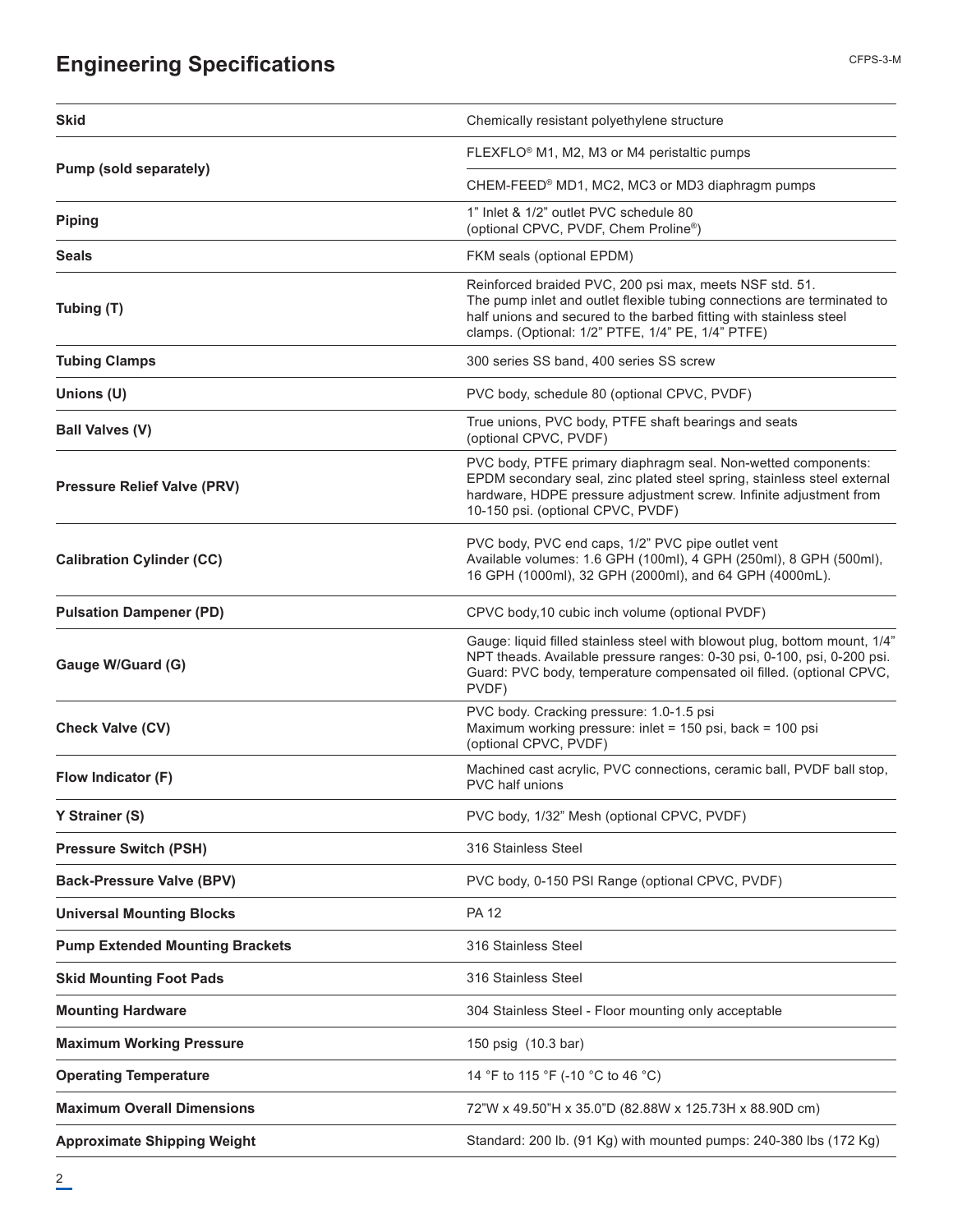



| <b>Dim</b>   | Inch                   | cm | Dim | Inch               | cm    |
|--------------|------------------------|----|-----|--------------------|-------|
|              | A 72.00" 182.88        |    |     | E 49.50" 125.73    |       |
|              | <b>B</b> 76.00" 193.04 |    |     | $F = 32.91"$ 83.59 |       |
| $\mathbf{c}$ | 44.85" 113.92          |    | G   | 35.00"             | 88.90 |
| D            | 48.57" 123.37          |    |     |                    |       |